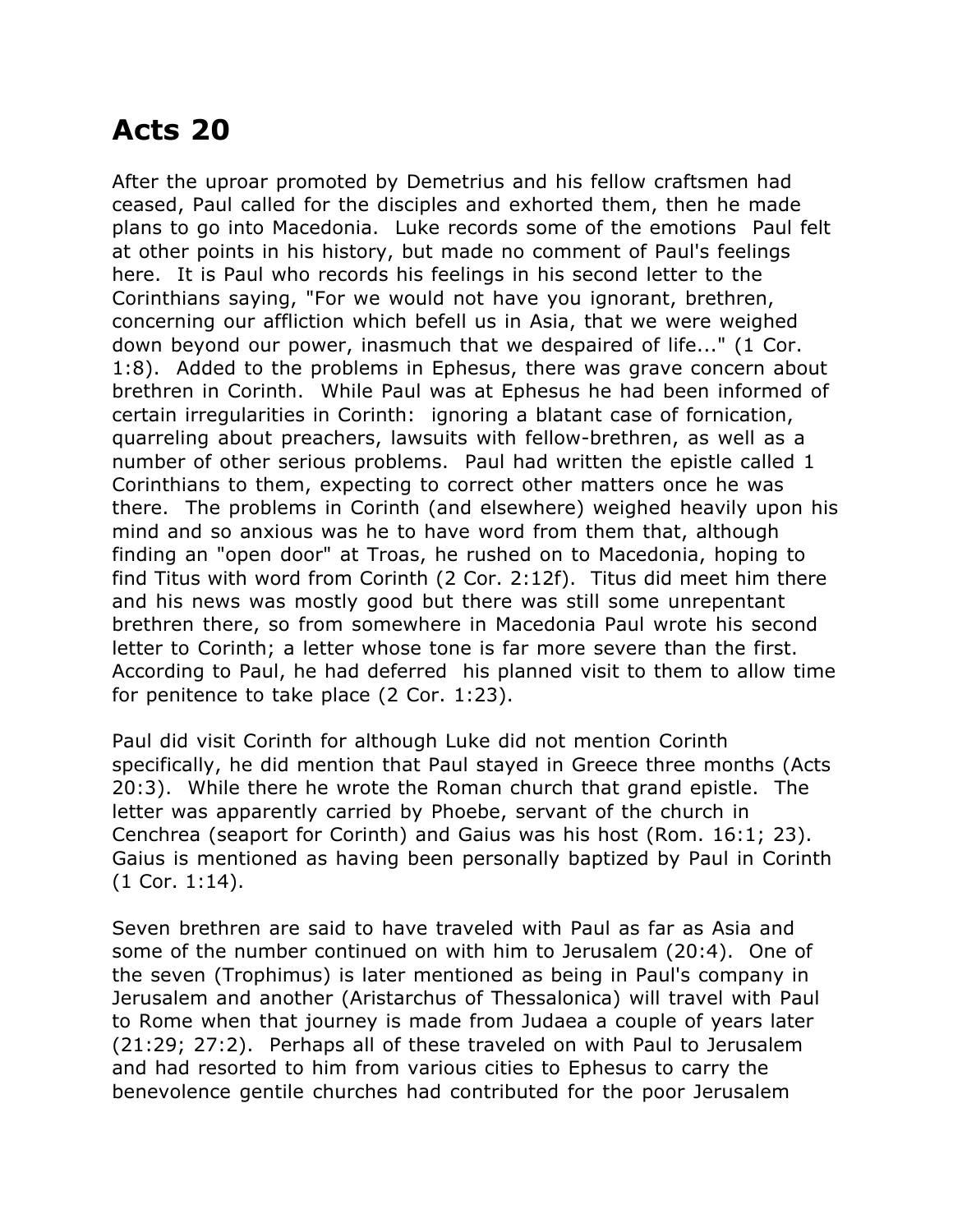saints. Certain brethren did travel with Titus when he bore the second letter to Corinth and they are called the "messengers of the churches" (2 Cor. 8:23). Paul had instructed churches to raise funds for Jerusalem, as well as saying "whomsoever ye approve, them will I send with letters to carry our bounty to Jerusalem" (1 Cor. 16:3). At the time of the writing of the first letter to Corinth, Paul's plans were unsettled. There was the possibility he would go to Rome, but then again the possibility he would go to Jerusalem (1 Cor. 16:4). By the time he arrived in Corinth, however, his plans were concrete: he would accompany the churches' messengers as they carried benevolence for the relief of the saints. Paul planned to sail for Jerusalem from Corinth, but a plot against his life caused him to alter those plans (20:3). Thus he, and some of the others with him "backtracked", returning back to Macedonia from whence they had earlier come.

These seven brethren went ahead of Paul and waited for him at Troas. As he traveled back through Macedonia, the "we" passages commence again, indicating that Luke once more is Paul's companion. The "we" passages first appeared in 16:10 in Troas, then the narrative returns to the third person in Philippi. Since the "we" passages ceased in Philippi and then commence again there another 6-7 years later, the inference is that Luke had lived and worked in Philippi during that period of time, but of course this is simply an inference.

Acts 20:7-12 records Paul in Troas. "And upon the first day of the week, when we were gathered together to break bread, Paul discoursed with them, intending to depart on the morrow; and prolonged his speech until midnight." This passage is significant because it shows that early Christians were faithfully following Christ's instructions "This do in remembrance of me" (Lk. 22:19). It teaches us that the day the disciples kept the supper was the week's first day and by necessary inference, teaches that the Supper is to be observed each week. Paul was hastening to get to Jerusalem; he likely did not expect to see these brethren again and he had many exhortations and admonitions for them. He prolonged his speech until midnight and a young man named Eutychus fell asleep and falling from the third story was "taken up dead" (20:9). Paul restored him to life and the brethren were comforted. The company then set said for Asos but Paul determined to travel by land and meet them there. By land, the distance is 20 miles; by sea, 40. Just as Paul had appointed, they meet and their voyage continues on together from Asos. A couple of more days of sailing brought them to Miletus from whence Paul sent for the elders of the Ephesian church that he might greet them one last time.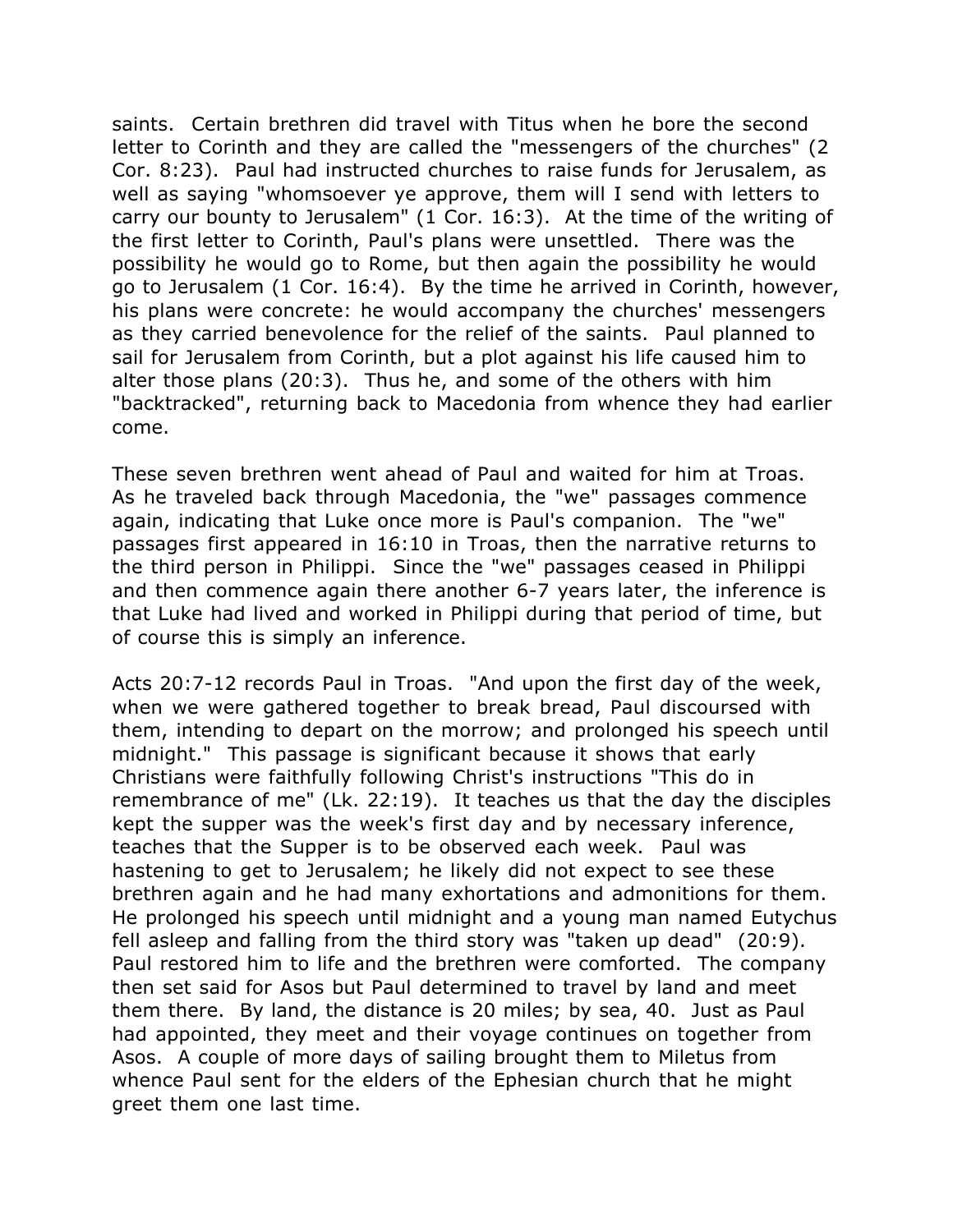Paul's address to them occupies the remainder of the chapter. Interestingly enough, these elders are identified by Paul by two other terms; he sends for the elders, calls them bishops (overseers) and implies they were shepherds (Acts 20:17; 28). There are three Greek words which are anglicized and there are the three English equivalents of these terms: "presbyters" (elders); "bishops" (overseers); and "shepherds" (pastors). The words "elders", "overseers" and "shepherds" do not mean the same but they are terms which describe the same man. These three words describe those men from three different vantage points. They are "elders" because they are mature in the faith; they are "overseers" because they are over the flock of God and they are "shepherds" because it is their responsibility to "feed" the flock of God. God's plan was that his church have elders in every church and throughout Paul's labors, he taught and saw that men were appointed to such position in the various churches (14:23). He set forth the needed qualifications for these men in his letters to two young preachers, (1 Tim. 3; Titus 1). The terms "bishop" and "pastor" are scriptural terms but in today's world they are used to describe unscriptural concepts. Men today distinguish between "elders" and "bishops"; no such distinction was made in the first century church. Some identify their preacher as "pastor" (a position he might possibly occupy, along with a plurality of other men who also are elders) but the concept of a "one-man pastor system" is in conflict with the teachings of the New Testament.

Paul reminded these brethren of his labors there with them and how he had served the Lord with lowliness of mind, tears and the plots that came from the conniving minds of the Jews (20:19). He reminds them that nothing of profit was held back from them. His labors were public and from house to house. He testified to both Jews and Greeks, repentance toward God and faith in our Lord Jesus Christ (20:20f.).

Paul said "and now I go bound in the spirit to Jerusalem". Everywhere Paul traveled on this journey the Holy Spirit warned that bonds and afflictions waited for him there (20:22f). "Bound in the spirit" signified that Paul felt already he was in chains. Some feel that Paul was disobedient to God in going to Jerusalem. Paul was not perfect, but is difficult for me to believe he was in rebellion to God when he went to Jerusalem. Jesus knew he would be crucified in Jerusalem yet he went anyway. I hardly see how Paul could later say, "I am ready not only to be bound in Jerusalem but also to die there for the name of the Lord" if he knew he was in rebellion to the Lord's instructions (21:13). I do not know WHY Paul felt he must go to Jerusalem in face of the Holy Spirit's warnings that bounds and afflictions waited for him there, but am